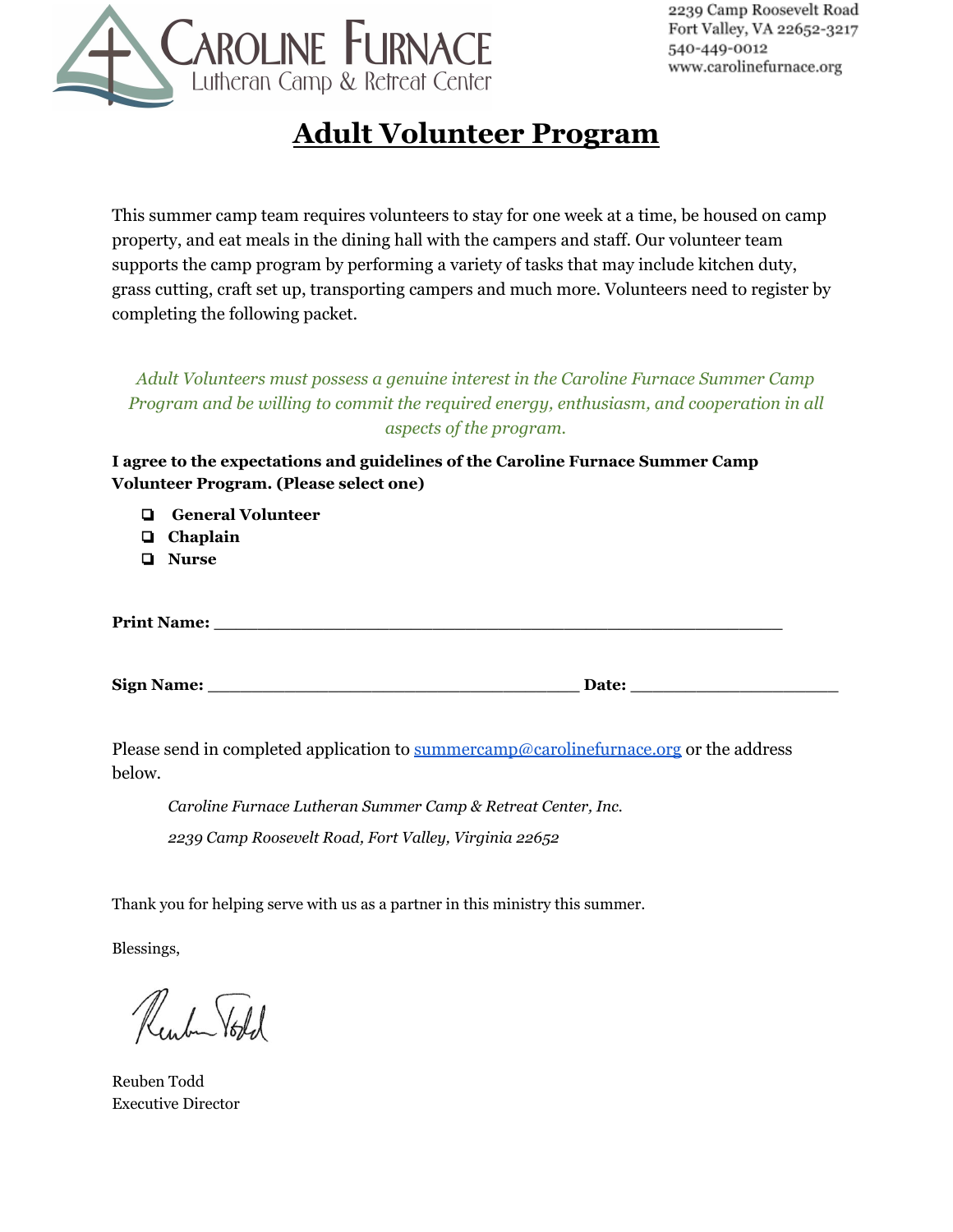

#### PLEASE PRINT OR TYPE

# **Personal Information:**

| Have you served on staff or been a camper with us before: Circle one: YES / NO |  |                                                                                           |  |  |  |
|--------------------------------------------------------------------------------|--|-------------------------------------------------------------------------------------------|--|--|--|
| What week are you planning to join us?                                         |  |                                                                                           |  |  |  |
|                                                                                |  |                                                                                           |  |  |  |
|                                                                                |  |                                                                                           |  |  |  |
|                                                                                |  |                                                                                           |  |  |  |
|                                                                                |  | <b>Health History/Permission to Treat:</b>                                                |  |  |  |
| <b>Insurance:</b>                                                              |  |                                                                                           |  |  |  |
| <b>Medical Insurance Carrier:</b>                                              |  |                                                                                           |  |  |  |
|                                                                                |  |                                                                                           |  |  |  |
| Policy/Contract Number:                                                        |  |                                                                                           |  |  |  |
|                                                                                |  |                                                                                           |  |  |  |
|                                                                                |  |                                                                                           |  |  |  |
|                                                                                |  | Please list any allergies or dietary restrictions: (i.e. lactose intolerant, vegetarian): |  |  |  |
|                                                                                |  |                                                                                           |  |  |  |
| <b>Emergency Contact:</b>                                                      |  |                                                                                           |  |  |  |
|                                                                                |  |                                                                                           |  |  |  |
|                                                                                |  | Daytime Phone: Nighttime phone: Nighttime phone:                                          |  |  |  |
|                                                                                |  |                                                                                           |  |  |  |
|                                                                                |  |                                                                                           |  |  |  |
| myself to be treated at an appropriate medical facility."                      |  | "In the event that I am incapacitated or unable to answer, I give permission for          |  |  |  |
|                                                                                |  |                                                                                           |  |  |  |
|                                                                                |  |                                                                                           |  |  |  |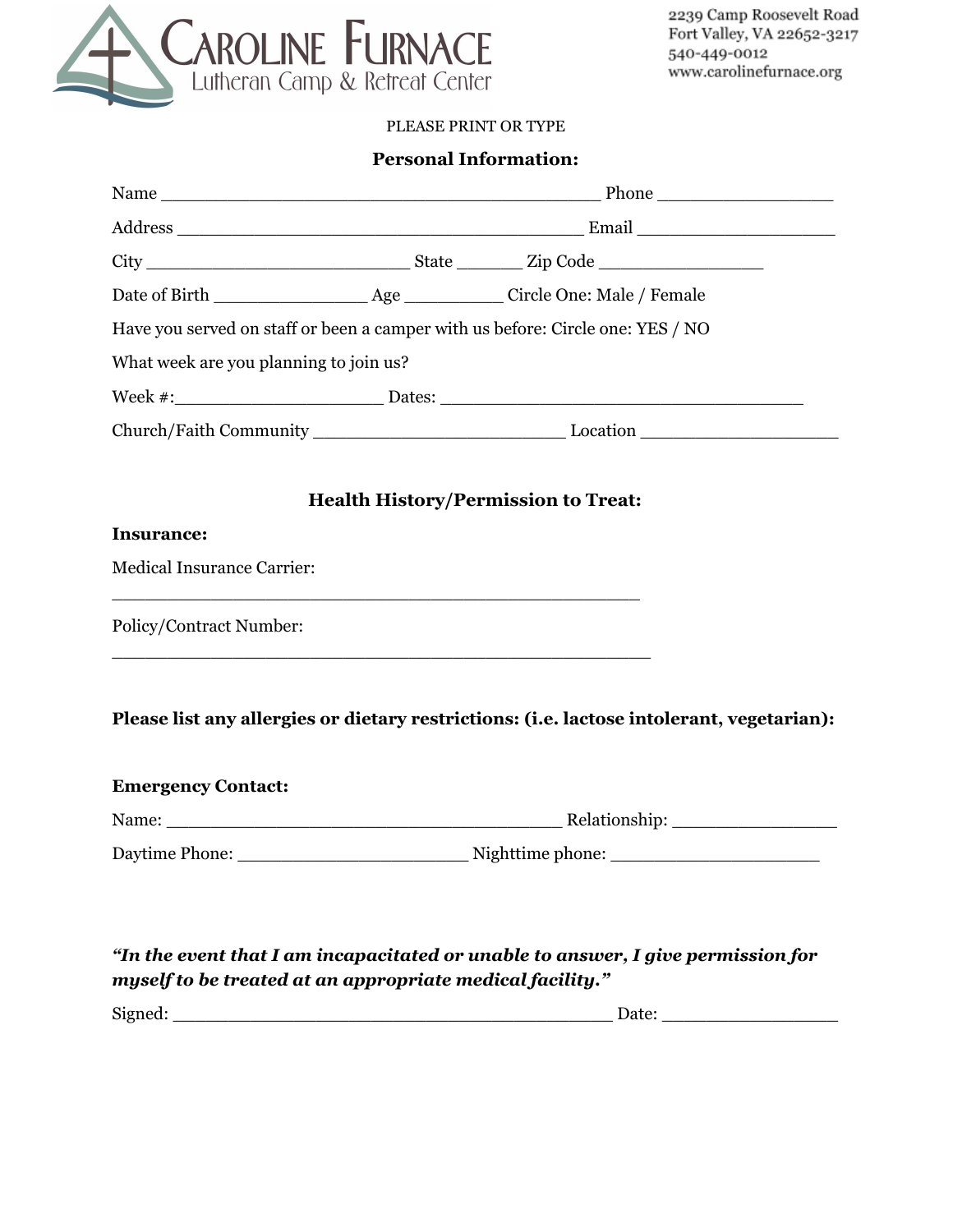

# **Affidavit Regarding Conduct and Contact – Adult Volunteers**

Name: \_\_\_\_\_\_\_\_\_\_\_\_\_\_\_\_\_\_\_\_\_\_\_\_\_\_\_\_\_\_\_\_\_\_\_\_\_\_\_\_\_\_\_\_\_

Date:

#### **Guidelines for Discipline of Children**

I understand and accept the following:

1. Adult Volunteers may under no circumstances strike, hit, push or shake a camper.

2. Adult Volunteers may not use abusive, derogatory or negative language with campers.

3. Adult Volunteers need to ask for help or assistance of supervisory or administrative staff.

#### **Guidelines for Camper-Volunteer Staff Contact:**

I understand and accept the following guidelines. I may touch a camper …

1. on the hand, shoulder or back

2. never against a child's will (unless in the case of clear and present danger)

3. never contrary to the child's comfort, whether expressed verbally or non-verbally

4. in the company of another adult

5. never when it would have the effect of over-stimulating the child

6. never in a place on a child's body that is normally covered by a bathing suit, unless for a clear medical necessity, and then only with supervision of another adult

7. never in any way that is or may be perceived as intimate sexual behavior

#### **Adult Volunteer Responsibility**

1. I understand and accept that I am an assistant and possible care-taker of children.

2. I understand that there is a clear power/authority difference between myself and campers (money, mobility, experience, knowledge, rules)

3. I will conduct all "counseling" sessions in an open and public place where we can at least be easily observed (not alone in a cabin or room, in the woods, or any other remote or private location)

4. I understand that inappropriate sexual contact with physical, mental or emotional abuse of a camper can have a severe emotional and psychological effect on the camper that will last a lifetime.

5. I understand the severity of these reactions – that they can require professional intervention which can be disruptive to the victim's life as well as time consuming and expensive.

6. I understand that dating, "going out," or any encouragement of a romantic or sexual nature with a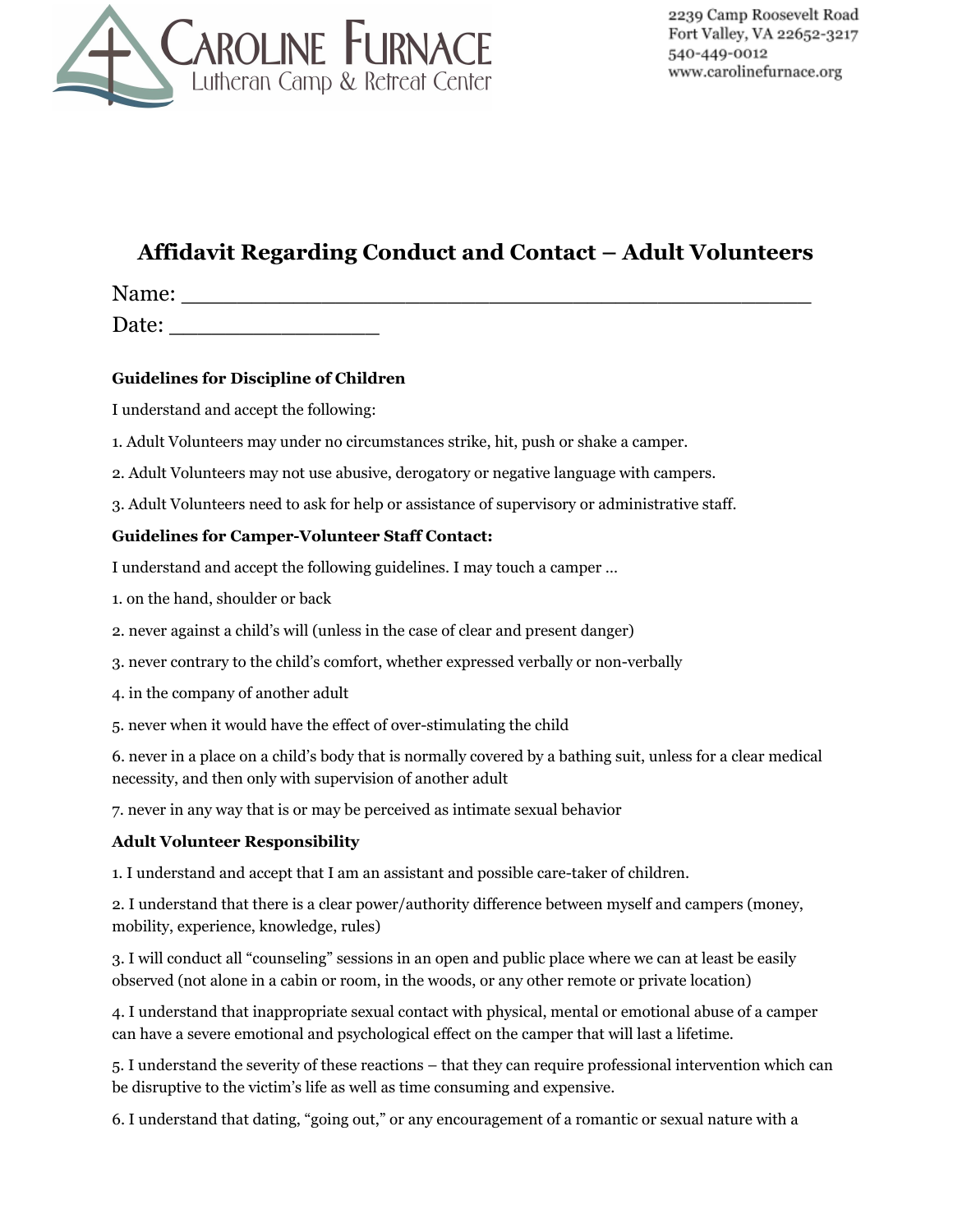

2239 Camp Roosevelt Road Fort Valley, VA 22652-3217 540-449-0012 www.carolinefurnace.org

camper is inappropriate and not permitted.

Page 1 of 3

#### **State Laws Pertaining to Child Abuse**

I understand that under Virginia Law I am a "mandated reporter" and agree to follow the policy of Caroline Furnace Lutheran Camp & Retreat Center, Inc., which means that I will report any suspected abuse to the Executive Director. A report is based on suspicion of abuse and does not have to be proven.

#### **Guidelines for all Adults and Staff**

I understand and accept the following:

1. There is no hazing by campers, counselors or staff (imposing disagreeable tasks, playing pranks, or doing anything humiliating or irritating).

2. Campers will not be subject to initiation rites that are abusive or demeaning in any manner.

- 3. Campers (even Explorers) will be encouraged to change their own clothes.
- 4. Adults will under no circumstances share a bed or sleeping bag with a camper.
- 5. Adults will set appropriate limits with children who "cling" or hang on them.
- 6. Adults will not allow children to sit on their laps.
- 7. Adults will not give back rubs unless another adult is present and then only with all clothes on.
- 8. Tickling or teasing a camper to the point where the camper is out of control is unacceptable.

9. Overnights need a minimum of two adult leaders. One of the counselors present needs to be of the same gender as the campers.

10. Adults and counselors "cohabitating" is unacceptable and grounds for dismissal.

11. Romantic lives of counselors or other adults can under no circumstances be shared with campers.

12. Adults must stay with their own designated living space after lights out at night unless a true emergency exists and this should be reported to supervisors as soon as possible.

13. Both male and female staff and volunteers need to be aware of the tendency for the youth to develop hidden or secret romantic fantasies.

Caroline Furnace Lutheran Camp & Retreat Center, Inc. has a "No Touch Policy" concerning staff "romance" (unmarried staff members are not to show any outward romantic signs).

#### **Other Instructions**

I agree to the following:

- 1. To watch for signs of stress in myself and in others as a way of maintaining a safe environment at camp.
- 2. To help other staff who seem at risk for hurting or abusing campers.

3. To alert supervisors to the need for more careful supervision, intervention or support where needed.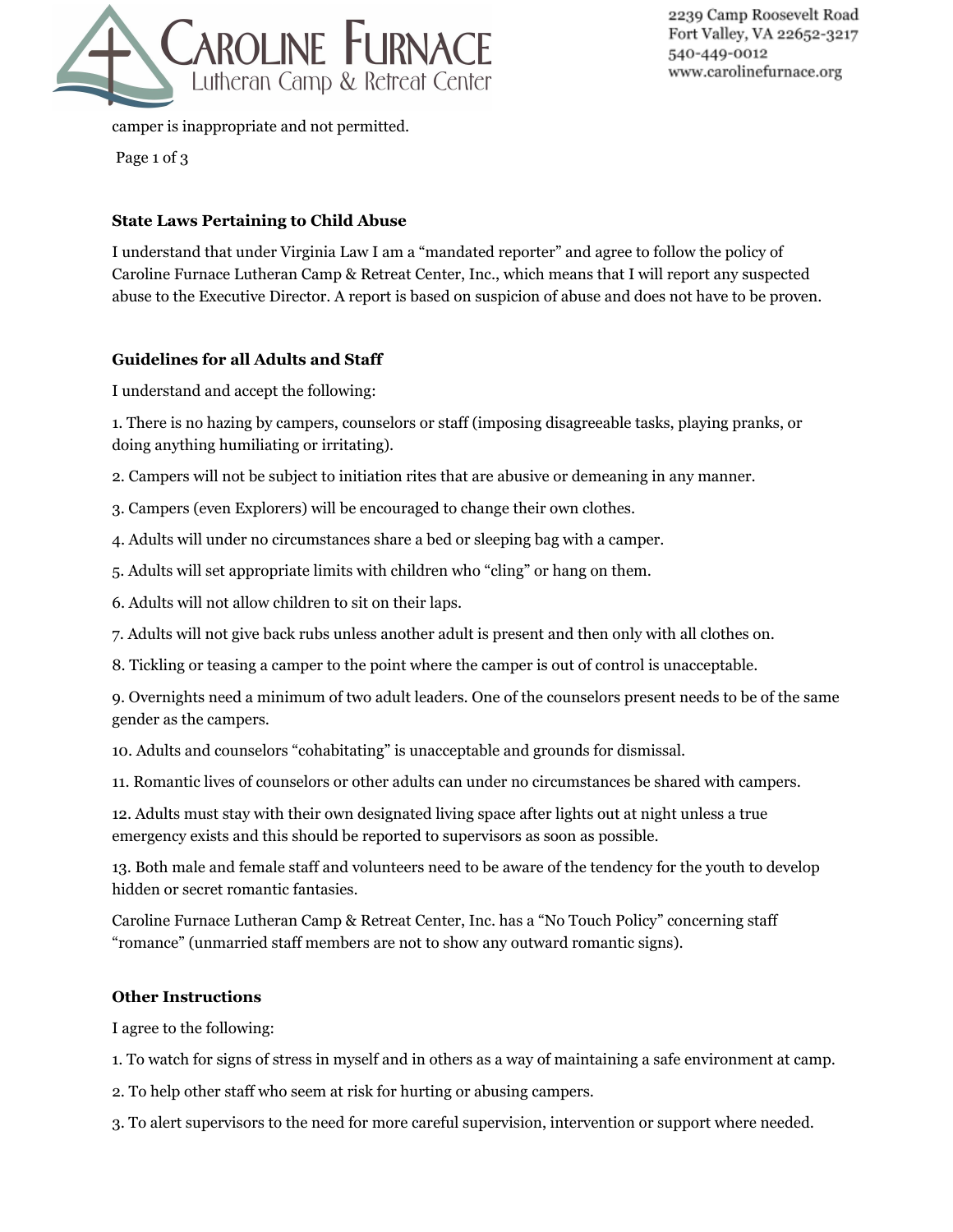

4. To seek help for myself if I feel at risk of hurting, over stimulating of abusing a camper.

Page 2 of 3

\_\_\_ Yes \_\_\_ No Have you ever been convicted of a crime?

If yes, please attach an explanation on a separate sheet including: the specific nature of the offense(s), when, where and disposition.

### **I am attesting to the fact that I have read, understand, and accept the rules, guidelines and standards of conduct outlined in this document.**

Print Name: \_\_\_\_\_\_\_\_\_\_\_\_\_\_\_\_\_\_\_\_\_\_\_\_\_\_\_\_\_\_\_\_\_\_\_\_\_\_\_\_\_\_\_\_\_\_\_\_\_\_\_\_\_

Signed: \_\_\_\_\_\_\_\_\_\_\_\_\_\_\_\_\_\_\_\_\_\_\_\_\_\_\_\_\_\_\_\_\_\_\_\_\_\_\_\_\_\_\_\_\_\_\_ Date: \_\_\_\_\_\_\_\_\_\_\_\_\_\_\_

Page 3 of 3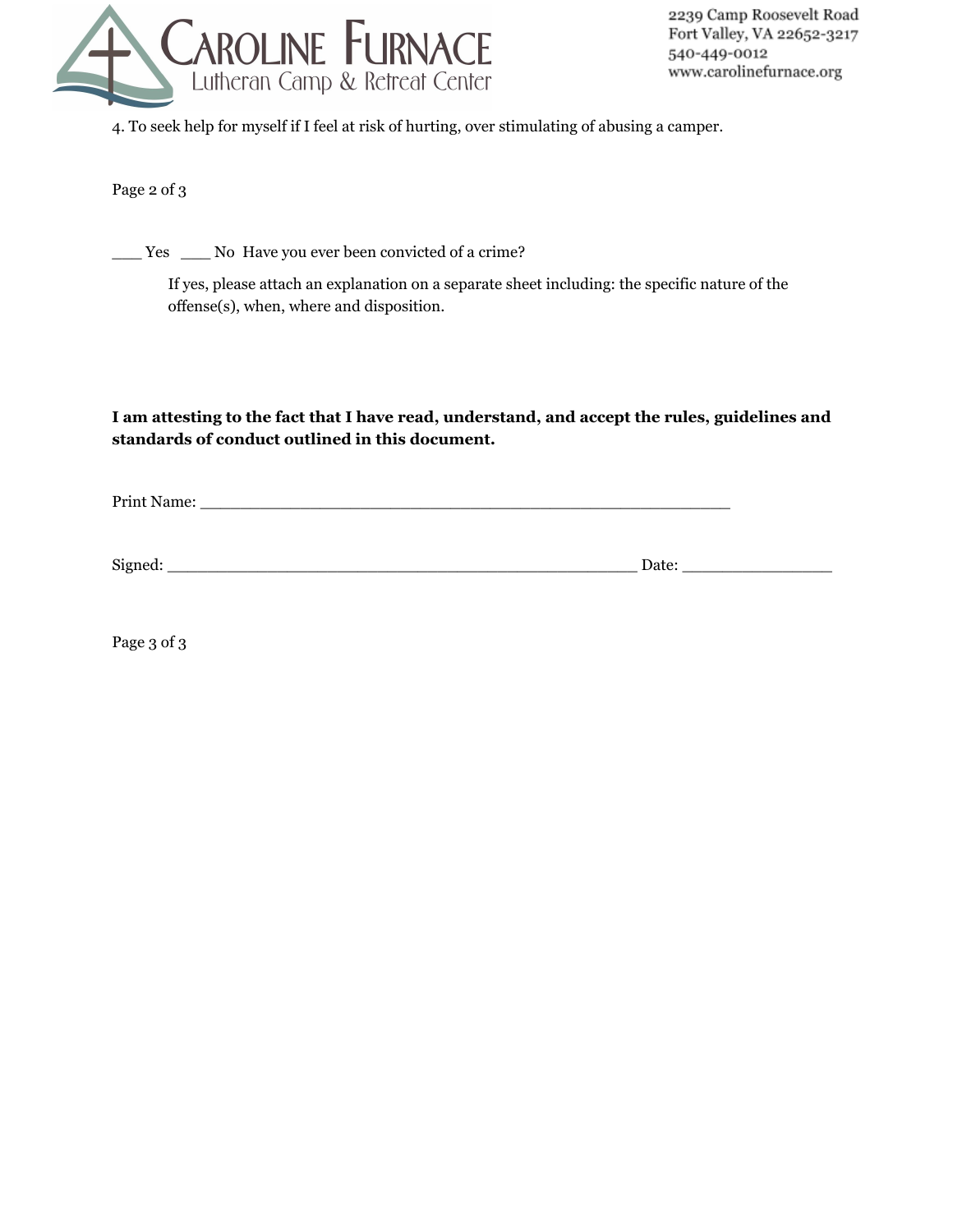

## CONFIDENTIAL Background Check Authorization

| Print Name:                    |                        |                                                                                                      |        |             |  |  |
|--------------------------------|------------------------|------------------------------------------------------------------------------------------------------|--------|-------------|--|--|
|                                | (First)                | (Middle)                                                                                             | (Last) |             |  |  |
| Former Name(s) and Dates Used: |                        |                                                                                                      |        |             |  |  |
| <b>Current Address Since:</b>  |                        |                                                                                                      |        |             |  |  |
|                                | $(Mo/Yr)$ (Street)     |                                                                                                      | (City) | (State/Zip) |  |  |
|                                | Previous Address From: |                                                                                                      |        |             |  |  |
|                                | $(Mo/Yr)$ (Street)     |                                                                                                      | (City) | (State/Zip) |  |  |
|                                | Previous Address From: |                                                                                                      |        |             |  |  |
|                                | (Mo/Yr) (Street)       |                                                                                                      | (City) | (State/Zip) |  |  |
|                                |                        |                                                                                                      |        |             |  |  |
|                                |                        | Telephone Number: ____________________________Driver's License Number/State: _______________________ |        |             |  |  |
|                                |                        | The information contained in this application is correct to the best of my knowledge.                |        |             |  |  |

I, thereby authorize **CAROLINE FURNACE LUTHERAN CAMP AND RETREAT CENTER, INC.** and its designated agents and representatives to conduct a comprehensive review of my background causing a consumer report and/or an investigative consumer report to be generated for employment and/or volunteer purposes. I understand that the scope of the consumer report/ investigative consumer report may include, but is not limited to the following areas: verification of social security number; credit reports, current and previous residences; employment history, education background, character references; drug testing, civil and criminal history records from any criminal justice agency in any or all federal, state, county jurisdictions; driving records, birth records, and any other public records.

I further authorize any individual, company, firm, corporation, or public agency to divulge any and all information, verbal or written, pertaining to me, to **CAROLINE FURNACE LUTHERAN CAMP AND RETREAT CENTER, INC.** or its agents. I further authorize the complete release of any records or data pertaining to me which the individual, company, firm, corporation, or public agency may have, to include information or data received from other sources. **CAROLINE FURNACE LUTHERAN CAMP AND RETREAT CENTER, INC.** and its designated agents and representatives shall maintain all information received from this authorization in a confidential manner in order to protect the applicant's personal information, including, but not limited to, addresses, social security numbers, and dates of birth.